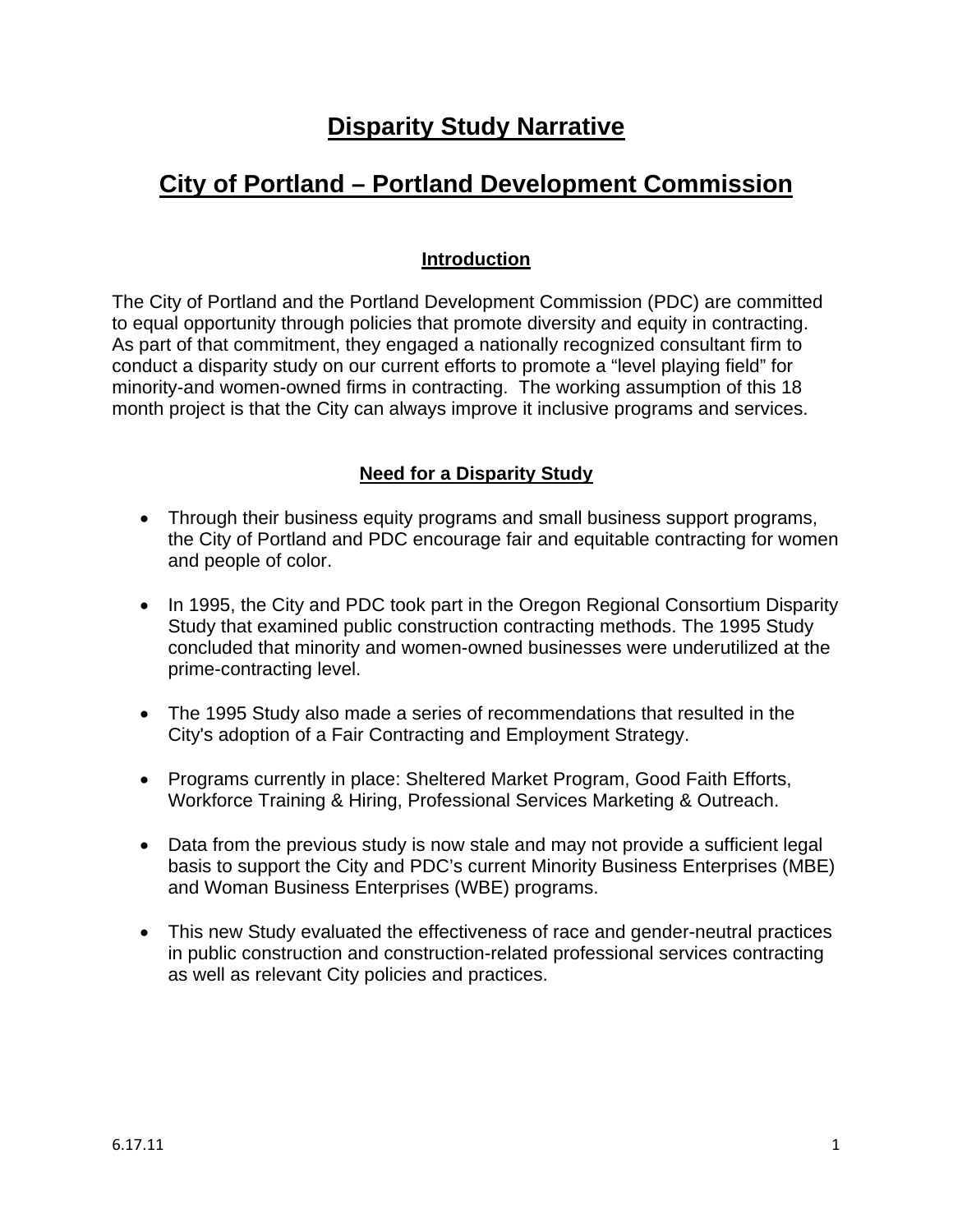## **Consultant and Team Selection**

• In April 2009, a Request For Proposals (RFP) for a new Disparity Study was issued. The evaluation committee, which included community representatives, chose BBC Research & Consulting to perform the Disparity Study for the City and PDC. The selection panel included:

#### **Carmen Rubio, Jaime Lim, Loretta Young, Linda Andrews and Tracy Reeve.**

• For the City and PDC studies, BBC worked with 4 minority or women-owned firms, 3 of which have offices in the Portland area:

**Group AGB (data collection, procurement review)** 

**Montesi & Associates (interviews)** 

**Holland & Knight (legal counsel)** 

### **Customer Research International (telephone surveys & interviews).**

- In September 2009 a contract was awarded to BBC in the amount of \$831,000 (City \$540,330 & PDC \$290,670).
- Commissioner Fish convened a Commissioner's Advisory Group which met five times during the process. Members included:

**Marcela Alcantar**: Alcantar and Associates – Small Business

**Jason Lim**: Asian Reporter

**Nate McCoy**: Portland Housing Bureau

**Penny Painter**: Native American Chamber

**Maurice Rahming**: National Association of Minority Contractors

**Carmen Rubio**: Latino Network

**Andrew Beyer**: Associated General Contractors

**Rudy Martinez**: Pacific Northwest Regional Council of Carpenters - Labor

**Mel Sears**: Parsons Brinckerhoff - Corporation/Large Business

• In April 2010, as a result of feedback from the Commissioner's Advisory Group, the study added construction related professional services contracts to the study. This added an additional \$75,000 to the City's portion of the study and the overall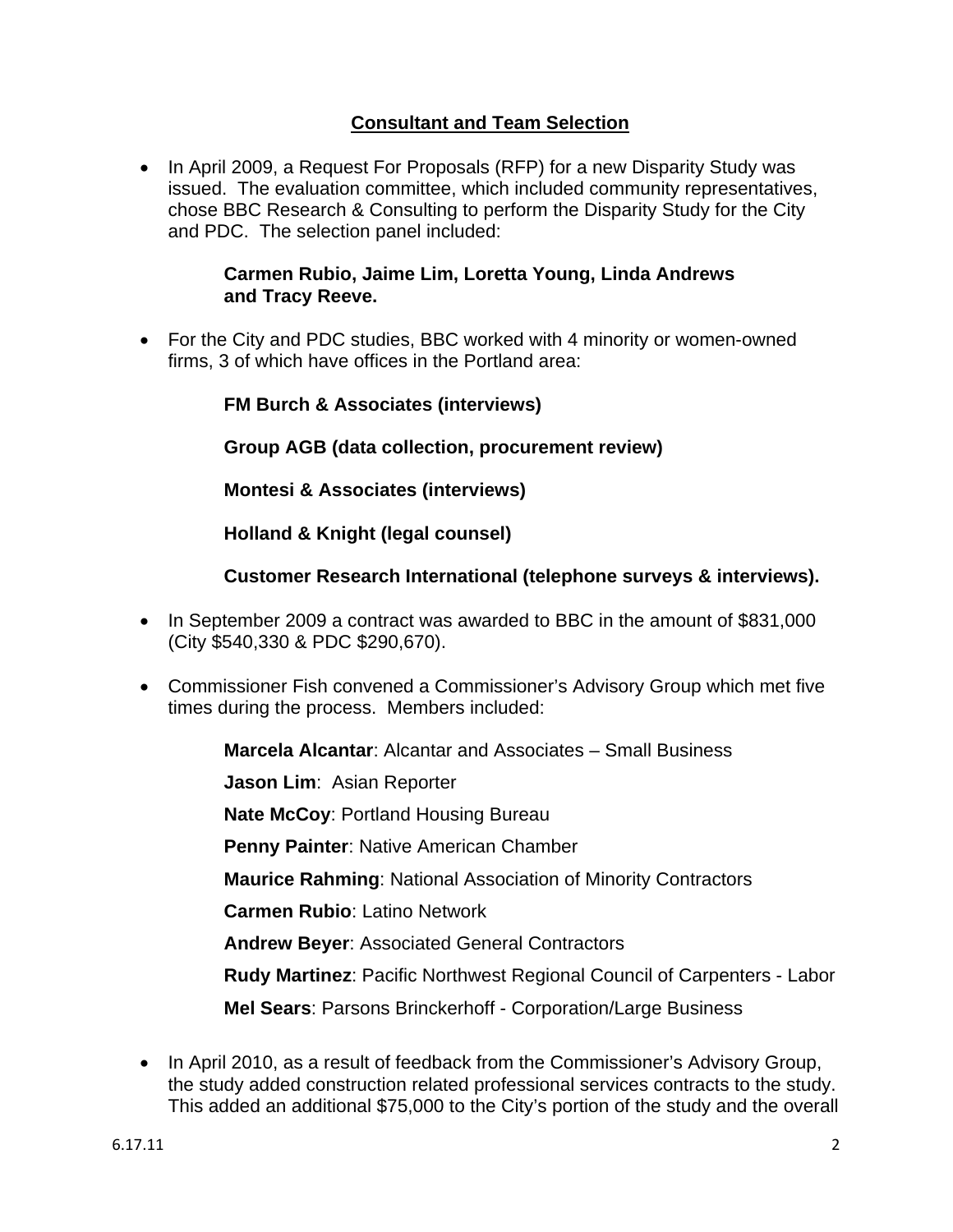contract value of \$906,000. The entire team agreed that extending the schedule to complete this added research was critical to the work product.

# **BBC Experience**

- BBC is a 41 year old market, economic and policy research firm based in Denver, Colorado. They became involved in disparity studies shortly after the Supreme Court struck down the City of Richmond, Virginia minority–owned business program. Clients include large cities such as Phoenix, Fort Worth, Las Vegas and Columbus Ohio.
- BBC conducted the 1990 Denver disparity study and provided support to the City of Denver when it was sued by a local firm over the constitutionality of the program. The Denver minority and women-owned business program was upheld by the  $10^{th}$  Circuit Court in 2003.
- More recently, BBC conducted a disparity analysis for the California Department of Transportation (Caltrans). The Associated General Contractors of San Diego and the Pacific Legal Foundation challenged Caltrans in court. The United States District Court, Eastern District of California, ruled in favor of Caltrans in a summary judgment and found that the disparity study was comprehensive, included extensive statistical evidence as well as anecdotal evidence, provided substantial statistical and anecdotal evidence of discrimination in the California contract industry, and supported Caltrans' implementation of the Federal DBE program.
- Over the past 20 years, BBC has conducted disparity and availability analyses for over 80 state and local governments across the United States.

# **Timeline and Methodology**

- BBC began the assignment in the fall of 2009 and presented a draft report to the City and PDC in January 2011.
- The study examined a five year contracting period from July 1, 2004 June 30, 2009. Best practice dictates a 5 year study period. Since the City and PDC started the project in September 2009, the 2004 - 2009 period had the most current data.
- Research was conducted on procurement and contracting procedures and Minority, Women and Emerging Small Business programs, utilization, availability and disparities.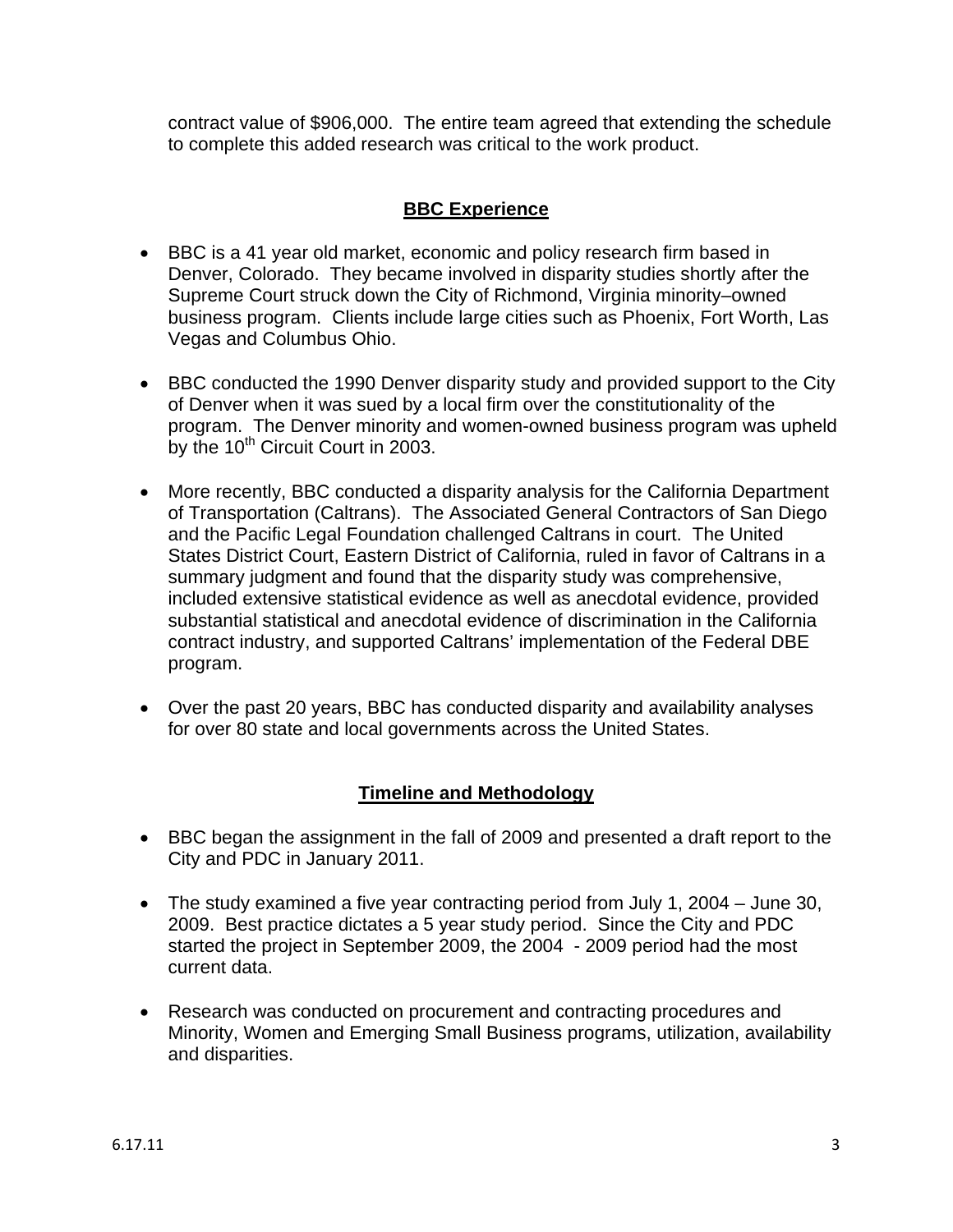- The study team also evaluated the legal framework governing race and genderneutral practices in public construction, analyzed marketplace conditions and explored possible explanations for any disparities.
- BBC developed a statistical model using US Census data and other information on the local marketplace. By compiling and analyzing many hundreds of bids and proposals on City contracts; performing telephone interviews with thousands of local businesses and conducting in-depth personal interviews with 60 business owners, trade associations and other individuals knowledgeable about local marketplace conditions.

# **Report Elements**

• BBC's study stands as a three-legged stool. The courts have ruled that for a disparity analysis to have legal standing it needs to blend together 3 essential components:

# **1) Statistical results of utilization and disparity.**

- o For the statistical part of the study, BBC conducted a complex quantitative and qualitative analysis of MBE and WBE firms in a seven-county Metropolitan Statistical Area of Portland/Southwest Washington.
- o BBC designed the availability analysis to be independent of any list (state certification, vendor list) as such lists might be too limiting. It requires data about MBE's, WBE's and majority-owned firms on an apples to apples basis. All firms were identified from a consistent source. (e.g., the state certification list could not be used as a standalone because no such list exists for non-certified or majority-owned firms.)
- $\circ$  The study team contacted thousands of firms by telephone to give them an opportunity to provide their experiences attempting to perform work with the City, PDC and in the local marketplace. Extensive efforts were made to contact local firms for specific types of City construction and construction-related professional services work.
- o Firms were telephone surveyed and asked whether they were qualified and interested in City work, the types of work they conduct, sizes of contracts they perform and other firm characteristics.
- o Not all contacted firms reported qualifications and interest in City or PDC work.
- o Businesses that did express qualifications and interest were typically only available for certain types and sizes of prime or sub-contracts. (E.g., a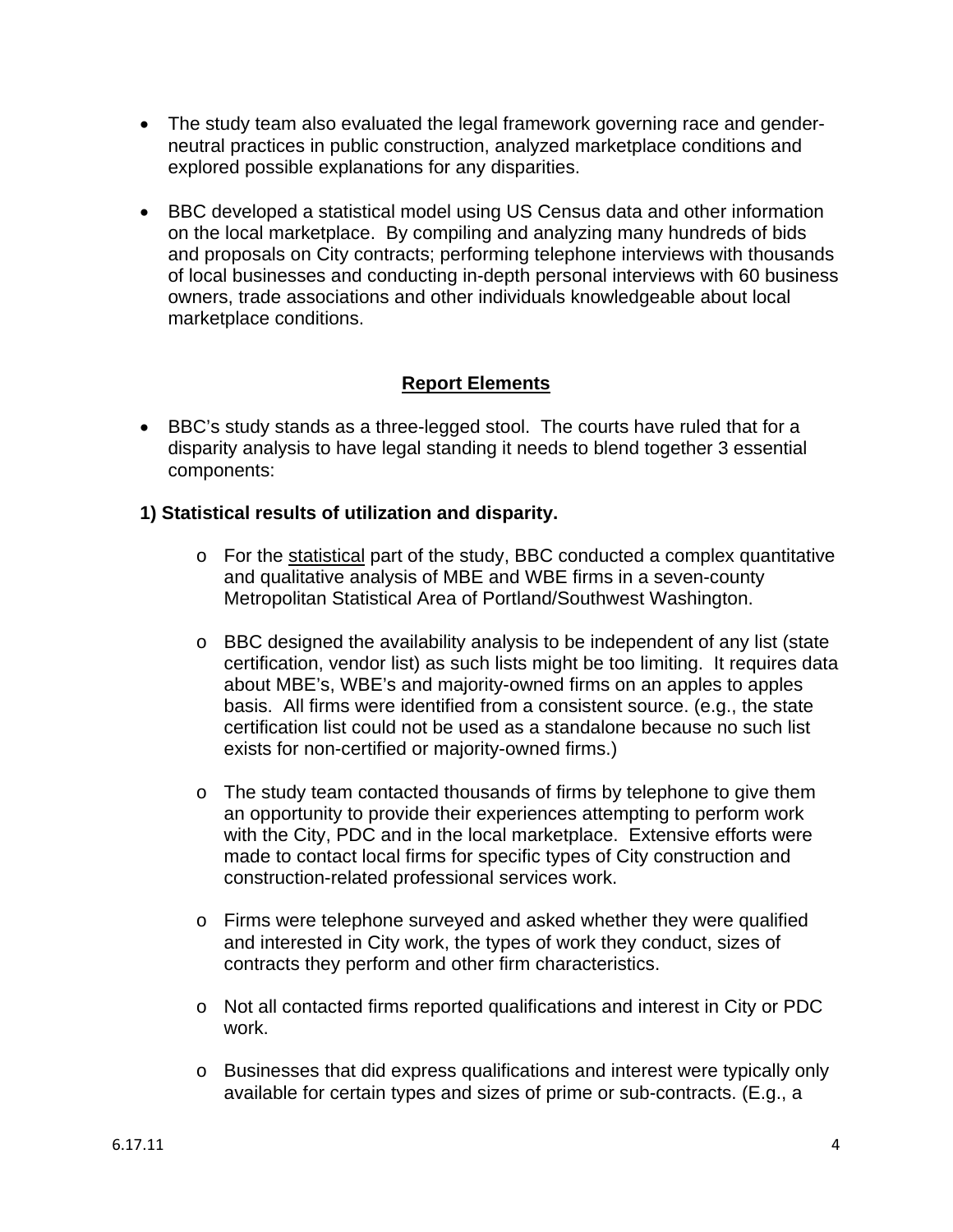business might have only been in operation for a portion of the study period and thus only would have been available for certain years of contracts).

- o Overall availability was determined by examining the number of MBEs and WBEs available for each prime and sub-contract in proportion to the total number of firms available for that prime or sub-contract.
- o Contract-by-contract availability results were then aggregated on a dollarweighted basis to determine the overall percentage of City contract dollars that might be expected to go to MBEs and WBEs.
- o The accuracy of availability benchmarks (dollar –weighted percentage availability), not the size of the availability database is most important to the study.

The study took a comprehensive look at thousands of contracts issued or sponsored by the City and PDC. The study team examined the types of work involved, size of the contract or sub-contract, year of the contract and what if any City or PDC programs applied.

- o Utilization of MBEs and WBEs on City and PDC contracts was compared to their availability for those types and sizes of prime and sub-contracts.
- o BBC designed the availability analysis to be independent of any list (state certification, vendor list) as such lists might be too limiting. The consultants required data about MBEs, WBEs and majority-owned firms on an apples to apples basis.
- o All firms must be identified from a consistent source. (e.g., the state certification list could not be used as a standalone because no such list exists for non-certified or majority-owned firms).

### **2) The catalogue of anecdotal evidence.**

- o The second part of the study consists of anecdotal evidence and in-depth interviews. BBC analyzed City and PDC contracting processes, local marketplace conditions and potential business assistance programs.
- o There is evidence of disparities within the local marketplace. The anecdotal findings and interviews illustrated racism and discrimination in contracting, in addition to significant barriers for minority- and womenowned firms to do business in Portland.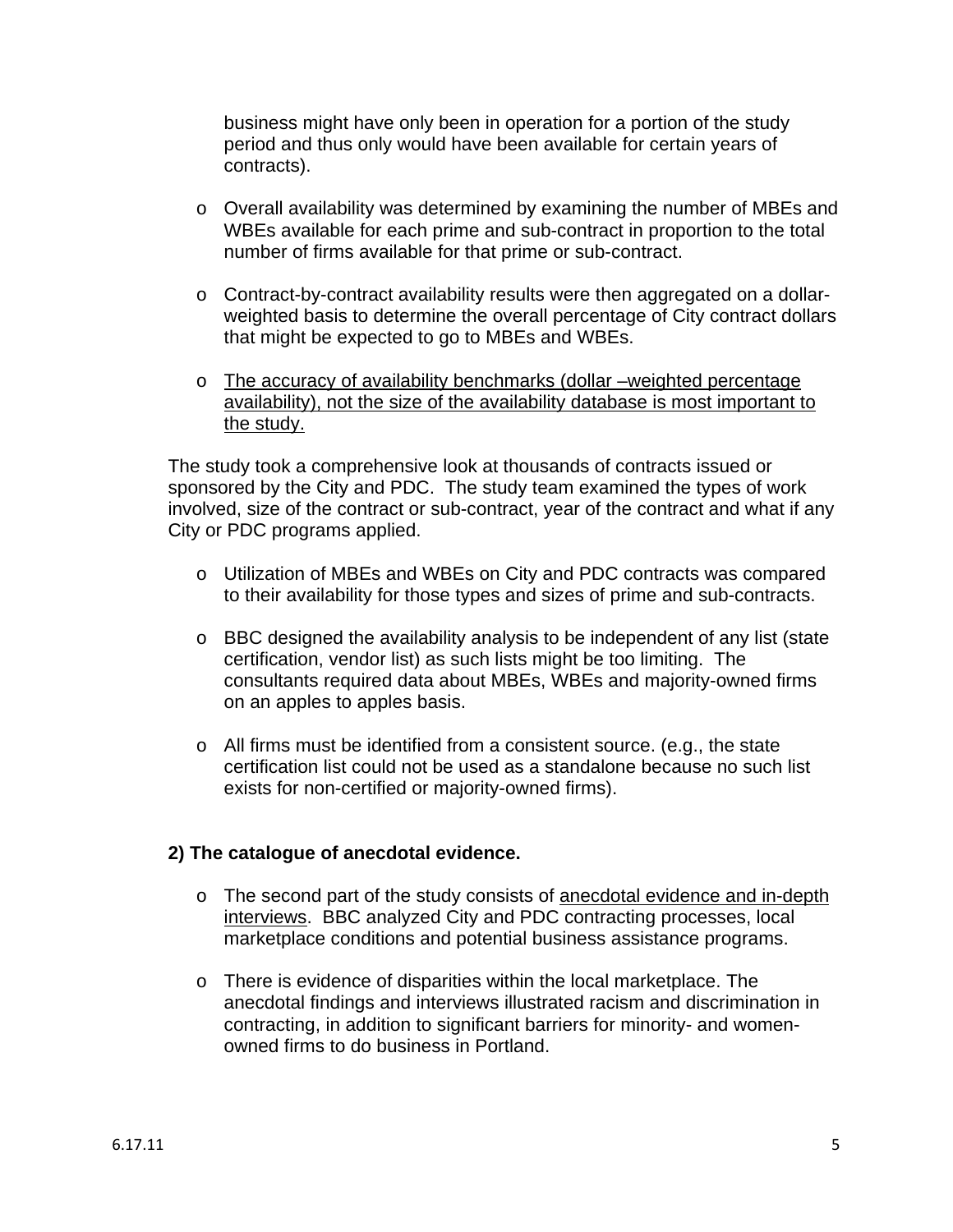- o Annual revenue of certain MBE groups and WBEs is lower than other firms.
- o MBEs and WBEs face greater disadvantages than other firm owners when seeking capital, bonding and insurance do.
- o MEBs and WBEs face barriers to working as prime and sub-contractors on local public sector contracts.
- o Current availability of MBEs and WBEs to perform City construction and construction related professional services contracts is less than what might be expected if minorities and women had the same opportunities to enter and advance within these industries.

### **3) The public comment in response to the report draft.**

- o The study team analyzed the comments and questions received during the public comment period following the release of the draft report. Public comment focused primarily on the level of availability.
- o Input was solicited via a website, letters, Email and in a public forum.

### The final report reflects the public comments in the following areas:

- o Statements regarding experiences or program recommendations were added to the anecdotal and qualitative material within the report.
- o A number of groups provided additional data or other quantitative information that was considered by the study team. Some areas of the report and appendixes were revised based upon what was learned.
- o Questions/concerns about the study approach and alternative methods of analysis brought forward the need to expand and improve the discussion of the approach method.

# **Disparity in City of Portland Contracts**

- The results of BBC's study were mixed, generally finding some disparity on City and PDC-owned contracts while discovering clear disparity on projects that received PDC funds without direct project management.
- There is evidence of disparities in the utilization of MBEs and WBEs when City Fair Contracting programs did not apply (e.g., disparities in the use of MBEs without the Good Faith Effort (GFE) Program).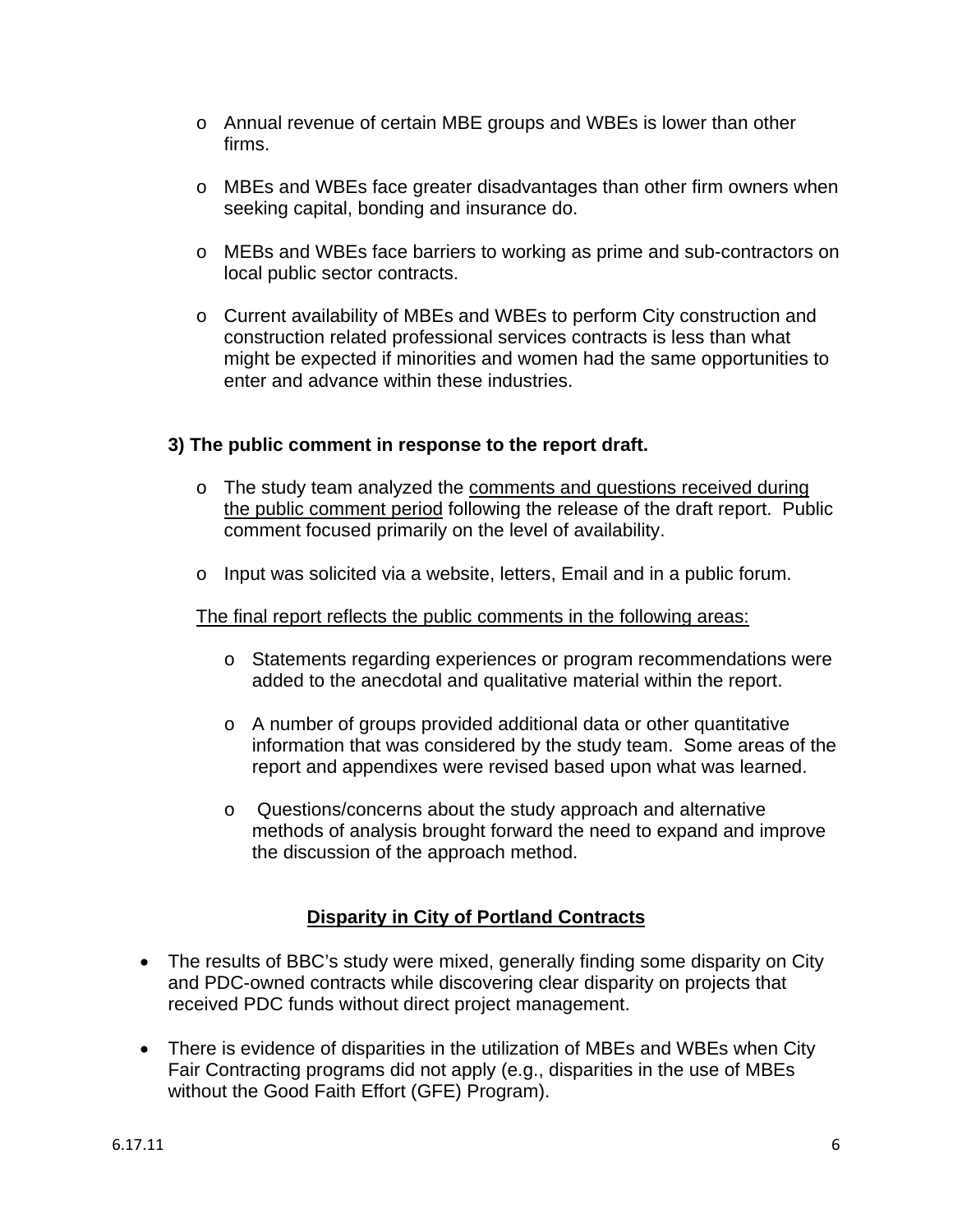- There are substantial disparities for prime-contracts for each MBE group and WBEs.
- Even with the City's program to encourage MBE/WBE utilization as prime consultants on construction-related professional services contracts there were disparities for WBEs. Example: Women receiving on-call contracts were not utilized as much as other firms receiving such contracts, and many received no work under those contracts at all.
- Some issues identified in the 1996 study were identified in BBC's study as well. Example: Disparities in prime-contracting with MBEs & WBEs, segmentation of large contracts to encourage opportunities, the need for business assistance and access to capital for MBEs and WBEs, relaxing or reducing bonding and insurance requirements.

# **Disparity in PDC Contracts**

- The study found some disparity on PDC-owned construction contracts and construction and design service professional contracts. By "owned" we mean that PDC was the contract holder. The more control PDC had over contracts and projects, the greater the participation there was of minority and women contractors.
- The study found significant disparities existed on construction and professional services contracts that were not owned by PDC but to which PDC had sponsored through resources or funding. For example: public and public-private construction projects in the Portland region can typically have multiple partners and funding sources. These sponsored contracts represent 90% of all PDC contract dollars.
- The greatest disparities were in prime-contracting and personal services such as engineering and architecture. The disparities for women-owned firms were substantial on both construction and personal services contracts.
- During most of the study period, PDC's policy set a 20% Minority/Women/Emerging Small Business (M/W/ESB) goal that only applied to the amount of PDC resources given to the project.
- PDC's policy has changed considerably, most recently in spring 2010, and now has a 20% goal based on the total cost of construction, not just based on PDC's contribution.
- The disparity considered study business capacity, access, and equity on every project where we invest PDC resources are invested. It also points out that the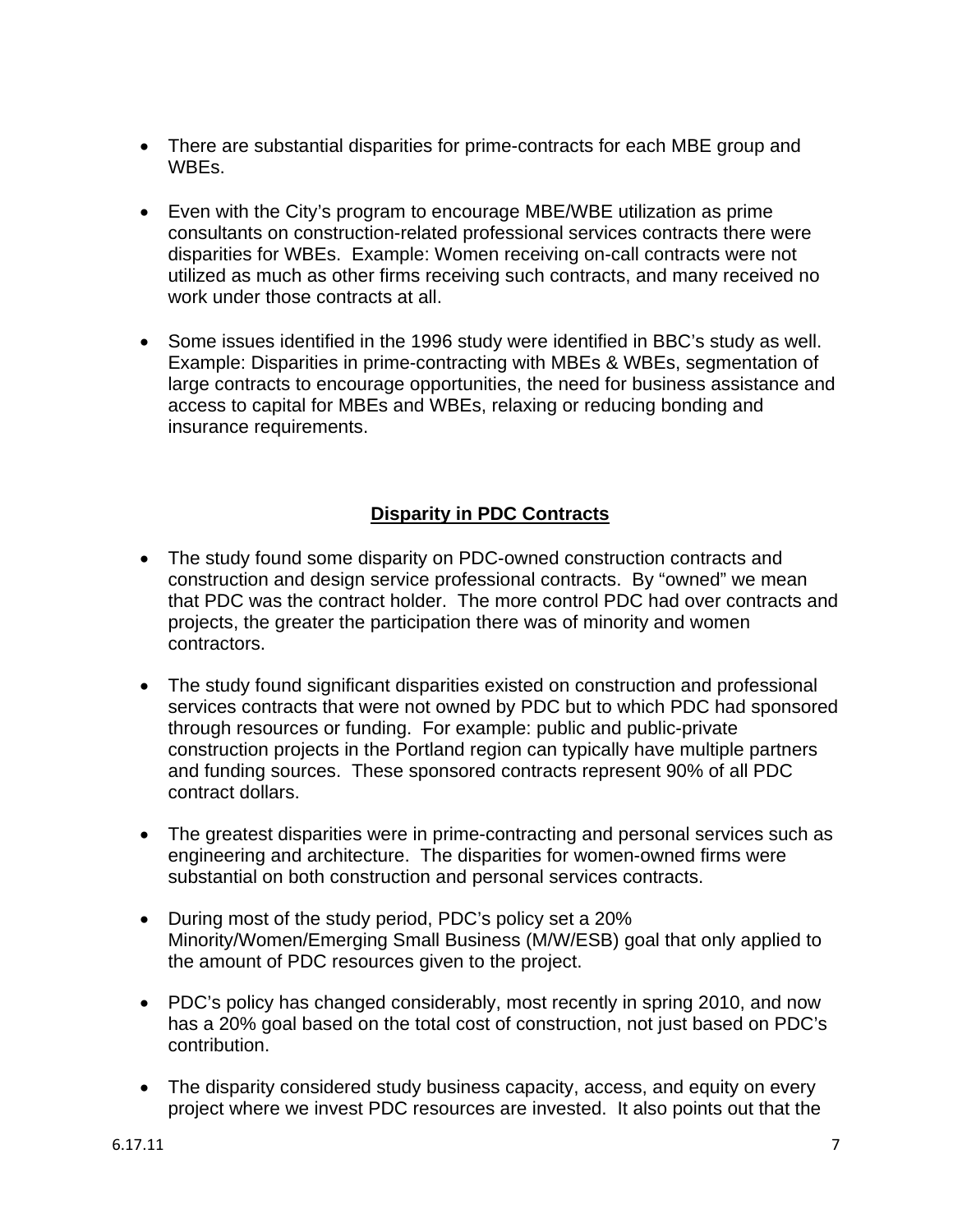greatest disparities were found in an area where no PDC policy or program applies, such as on the professional services side of sponsored projects.

# **Process and Future Policy Making**

- During the month-long public comment period, PDC and City leaders and the project team met with the community, the media, and key stakeholders to discuss the findings and the draft report.
- The project team is currently working with the Mayor's office, various City bureaus, and the MBE and WBE community to develop strategies to close the disparity gaps indentified in the study.
- BBC found that the City and PDC should continue to enhance efforts to help all small businesses, regardless of race and gender and that the agencies may want to further research whether certain barriers to MBEs and WBEs can be minimized or removed.
- From the statistical results, the anecdotal evidence, and public comments we have legal grounds to continue and enhance current equity programs.
- Identified gaps in utilization provide the basis to change current PDC and City equity programs.
- Additionally, the study provides direction on issues such as bonding, insurance, prequalification, capacity building, access to capital, and other systemic obstacles to the success of minority- and women-owned businesses in Portland.

# **Immediate Actions**

While developing the long-term, more detailed programmatic responses to the Disparity Study findings, the team has recommended that the following actions begin immediately:

- Outreach: Conduct quarterly outreach events, issue electronic notifications of solicitations, assist general contractors with outreach for sub-contracting opportunities.
- Forecasting: Initiate bureau representative meetings and look for alternative contracting opportunities as appropriate to encourage maximum opportunities for minority- and women-owned firms.